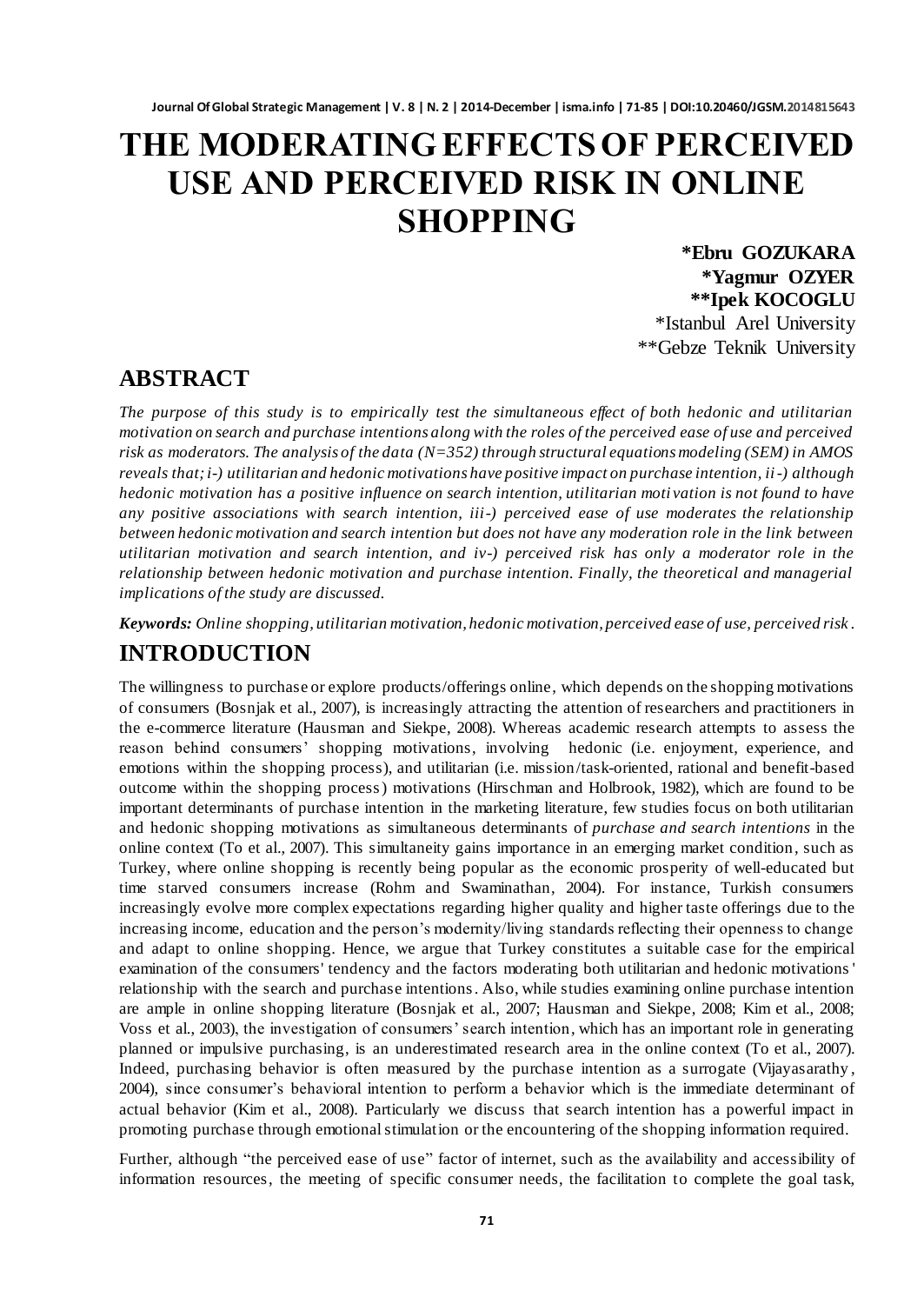delivering the desired information in less time and accurately (Hausman and Siekpe, 2008), have considerable importance on intention throughout the search process, the moderator role of the perceived ease of use in the relationship between online shopping motivations (e.g. hedonic and utilitarian) and search intention, in the means of improving the online shopping experience is not well understood and emphasized (Garrity et al., 2007). Moreover, the literature highlights that "perceived risk" of internet constitutes an antecedent that directly and negatively affects customers' willingness to shop online and purchase intention (Chang and Tseng, 2011). In this respect, reducing consumers' perceived risks becomes an important factor in enhancing the purchase intention of consumers (Chang and Tseng , 2011). However, although past studies treat perceived risk as an antecedent of purchase intention (Rao et al., 2007; Lian and Lin, 2008; Kim et al., 2008), having a negative effect, there is limited evidence regarding the moderating role of perceived risk in the relationship between hedonic and utilitarian motivations, and purchase intention as well as in the relationship between search intention and purchas e intention.

Therefore, the aim of this study is to investigate the impact of hedonic and utilitarian shopping motivations on the online search and purchase intentions, and empirically test the moderator roles of "the perceived ease" of use" and "perceived risk" on the relationship between shopping motivations and online search and purchase intentions and on the relationships among shopping motivations and purchase intention as well as search and purchase intentions respectively.

# **BACKGROUND**

Consumers' motivation to make online shopping can be best explained by the motivation theory , which is constructed on the cognitive and affective motives (Beldona et al., 2005) and which places customer value at the very core of predicting purchase behavior (Chang and Tseng, 2011). Parallel, there exists a general agreement in the literature that consumers evaluate the benefits and risks of online shopping before acting to purchase through utilitarian and hedonic motivations (Soopramanien and Robertson, 2007). According to Holbrook and Hirschman (1982) utilitarian shopping motivation is based on the traditional information processing buying model where the consumer is rationally aiming to maximize utility/efficiency by emphasizing the tangible benefits such as convenience, variety-seeking, quality of merchandise, cost benefit and time effectiveness (Sarkar, 2011; Close and Kukar-Kinney, 2010). According to utilitarian motivation consumers approach online purchase as a cognitive problem-solving activity in which a series of steps should be taken to achieve the desired outcome (Bosnjak et al., 2007). On the other hand, hedonic shopping motivation indicates the emotional arousal involving sensory attributes built on the experiential benefits and sacrifices such as happiness, fantasy, escapism, awakening, sensuality and enjoyment (Overby and Lee, 2006; To et al., 2007). Also, there is a growing evidence in the literature that the utilitarian motivation, which solely encompasses the instrumental benefit associated with the completion of the purchasing act, should be supported with experiential hedonic motivation covering social and emotional worth within the online shopping process (To et al., 2007).

The literature also indicates that the uncertainty associated with the online shopping medium needs to be reduced, where the processed information as an end-product of search intention helps consumers to make the purchasing decision (Huang, 2000). In this context, particularly the acceptance of internet related technologies within the web environment is examined through their "perceived ease of use" in a potential purchase or visit to the website (Hassanein and Head, 2007). Perceived ease of use in the context of online shopping is defined as the extent to which a consumer believes the online channel enables him/her to perform the necessary transaction effectively, providing a performance increase within the process (Davis, 1989; Vijayasarathy, 2004). The perceived ease of use is categorized as an extrinsic motivation to perform an activity because it is perceived to produce valued outcomes that are distinct from the activity itself (Garrity et al., 2007). In addition to the perceived ease of use regarding the online channel, "perceived risk" in the context of online shopping is the critical predictor of attitude towards online shopping and purchase intention (Lee and Turban, 2001). Perceived risk is defined as "a consumer's belief about the potential uncertain and negative outcomes from the online transaction" (Kim et al., 2008). Despite the fact that most of the purchasing decisions involve risks, decisions associated with online shopping tend to have higher perceived risk which decreases the likelihood of risk-averse consumers to shop online (Li and Huang, 2010). According to the previous studies in the online shopping context, perceived risk is categorized under three predominant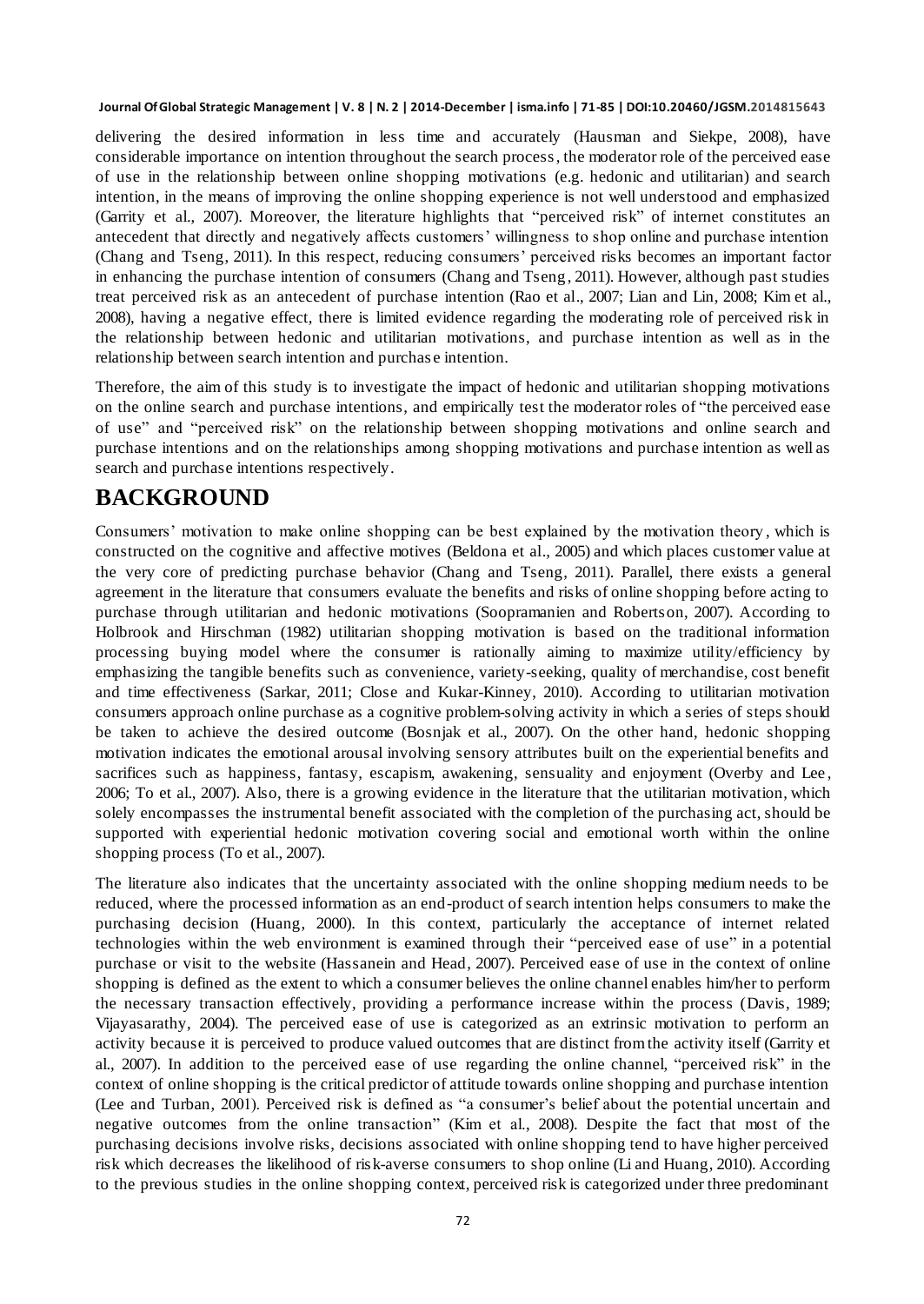types namely; financial risk, product risk, and information risk. Financial risk, related with the marketing channel rather than the product/service offered, involves the opportunity cost and time; product risk includes problems associated with the product or service itself; and information risk is related with the security and the privacy of the online transaction (Kim et al., 2008).

Having established the characteristics of online shopping motivations, the perceived ease of use and perceived risk of online channels, we develop arguments regarding how online shopping motivations impact online search and purchase intentions, and the moderator role of the perceived ease of use and perceived risk of online channels between shopping motivations, and search and purchase intentions.

### **HYPOTHESIS DEVELOPMENT**

In this section, the experimental constructs are explained in detail and research hypotheses are developed. Figure 1 depicts an overview of the hypotheses and highlights the conceptual model developed in this research. The model presented incorporates two essential factors as antecedents of search and purchase intention in online shopping context; (1) utilitarian motivation, and (2) hedonic motivation. Additionally two moderators are included in the model; perceived ease of use and perceived risk, respectively moderating; (1) the relationship between the two shopping motivations (i.e. utilitarian and hedonic) and search intention and (2) the relationship between the two shopping motivations and purchase intention, and (3) the relationship between search intention and purchase intention.





## **The relationships between shopping motivations and online search/purchase intention**

We argue that utilitarian shopping motivation impacts the online search intention through creating a learning orientation (Overby and Lee, 2006). This is such that, utilitarian shopping motivation enforces consumers to learn more, make better assessments and judgments on products or services offered online (To et al., 2007). For instance, writers indicate that individuals with higher assessment of functional benefits are mo re inclined towards making cognitive effort in order to search, explore and utilize new information regarding the online offers (Li and Huang, 2010). In this way, utilitarian shopping motivation of people influences their online search intention via browsing a variety of data and sources (Bridges and Florsheim, 2008; Vijayasarathy, 2004). Indeed, since internet has overcame the limitation of space and time, consumers can reach their target with less time and effort (To et al., 2007). Here, people have more alternatives to learn and chose through the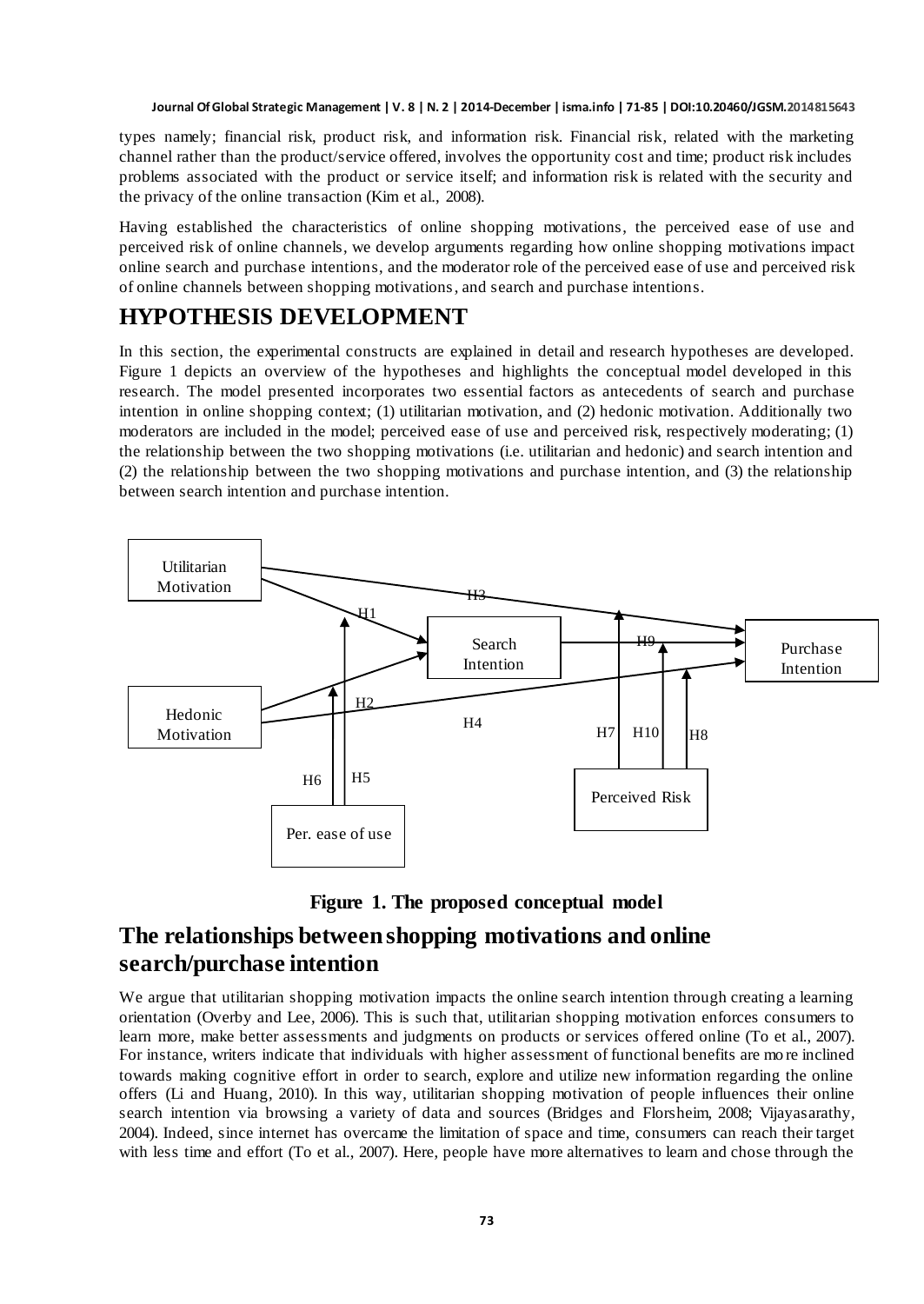opportunities provided by online medium, promoting the likelihood of being involved in a dee per search process (Read et al., 2011). Therefore, we hypothesize that;

**H1:** Utilitarian shopping motivation is positively related to the online search intention.

Hedonic shopping motivation also enhances online search intention by providing emotional and sensual motivations (To et al., 2007). For instance, To et al. (2007) mention that pleasure of exploration within online shopping which enables consumers to learn about new trends, understand the information about brands, products and services is an important element of hedonic motivation which encourages consumers to search prior to act. Here, sensual stimulation and freedom to search are the main factors encouraging consumers to gather information on products and services they are willing to purchase. Also, hedonic shopping motivation impacts online search intention through constituting a medium of dynamic interaction between product and the consumer where consumers gain authority and status (i.e. having all the control of the shopping process, deciding what products to see, when to place an order and when to receive delivery) (O'Brien, 2010). Here, consumers get engaged in a sensually satisfying process by aesthetics, novelty, and playfulness (Overby and Lee, 2006). Therefore we hypothesize that;

**H2:** Hedonic shopping motivation is positively related to the online search intention.

Besides the online search intention, we put forward that consumers' utilitarian shopping motivation also influences the online purchase intention by providing "time" awareness. According to the economics of information approach the perceived efficiency of buying online is dependent on the time costs where time needed to find and buy the best product for the lowest price determines which shopping channel consumers will choose. Indeed, consumers seek to expand their flexibility in decision making in order to optimize their choices regarding the price and quality of products. In addition, utilitarian shopping motivation impacts the online purchase intention by highlighting the concern of "convenience" in online shopping context (To et al., 2007). As online shopping enables consumers to get access to their needs regardless of time and space, and provides a more comfortable and convenient non-stop shopping environment (Soopramanien and Robertson, 2007), consumers purposefully chose online channel for shopping. Hence we hypothesize that;

**H3:** Utilitarian shopping motivation is positively related to online purchase intention.

Hedonic shopping motivation also enhances online purchase intention through the feelings of escapism, diversion, aesthetics, enjoyment, and emotional release provided by the ability of a website to e nhance experience and entertain (Overby and Lee, 2006). For instance, online shopping experience is enriched through navigational aids, web atmosphere, novelty, colors, movement, music and vividness (Bosnjak et al., 2007). Here, the more emphasis the consumer puts on excitement, novelty, sensual arousal, enjoyment and experience, the more likely that the consumer will choose purchasing via online shopping. Also, the anonymity of online shopping allows consumers to enjoy shopping without any negative influence by the external environment (Chug and Chang, 2005). Therefore;

**H4:** Hedonic shopping motivation is positively related to online purchase intention.

### **The moderating effect of the perceived ease of use in the relationship between shopping motivations and search intentions**

We argue that the relationship between utilitarian shopping motivation and search intention is influenced by the efficiency of online shopping environment (e.g., the perceived ease of use) (Park and Gretzel, 2010). For instance, the less complexity, and more functionality, information content, navigation, and the controllability of the information systems, the higher functional benefits are perceived resulting in increased deliberation for considering the price, information and features regarding the product/service – search intention (Hausman and Siekpe, 2008; Overby and Lee, 2006). Hoffman and Novak (1996) also note that perceived ease of use of online shopping context leads consumers to enter in a state of flow which is established by high levels of skills and control, high levels of challenge and arousal, focused attention and interactivity. Also the perceived ease of use of online medium leverages the utilitarian shopping motivation and search intention by saving time and effort (To et al., 2007), as perceived time scarcity is an important factor which highlights the importance of perceived usefulness within the online channel in shopping (Koiso -Kantilla, 2005). Therefore;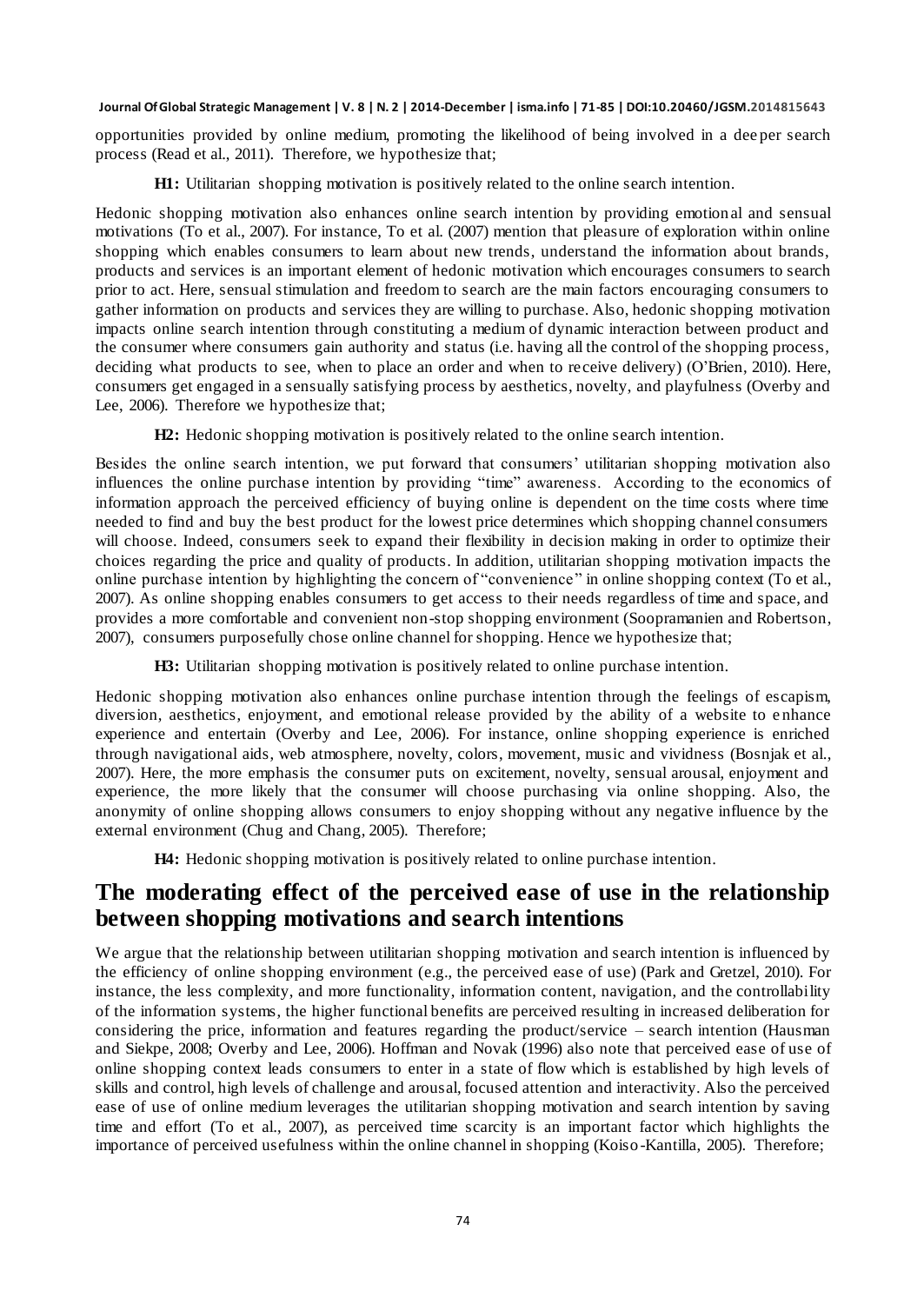**H5:** The perceived ease of use of online medium positively moderates the relationship between utilitarian shopping motivation and online search intention.

High levels of the perceived ease of use of online medium also strengthens the influence of hedonic shopping motivation on the online search intention, as it promotes the joy of exploration through facilitating the access to relevant information as well as the motivation for exploration (Bridges and Florsheim, 2008). In fact, a useful online channel establishes a platform through which technical features and prices of products and services can be easily compared that increases the impact of hedonic motivations perceived on search intention online (Lee and Lin, 2005). Also the perceived ease of use in online shopping enhances the impact of hedonic motivation on search intention by offering consumers the excitement of having more choices, more readily available information, transparent prices and lower transaction costs (Rao et al., 2007). Hence;

**H6:** The perceived ease of use of online medium positively moderates the relationship between hedonic shopping motivation and online search intention.

### **The moderating role of perceived risk in the relationship between shopping motivations and purchase intention**

We put forward that perceived risk has a negative role in the relationship between utilitarian motivation and purchase intention through diminishing consumers' trust of online service providers which culminates a loss of consumer's perception on the online retailer's service quality, reliability and credibility (Lian and Lin, 2008). For instance, perceived risk negatively influences the purchase intention by increasing the fear of information disclosure which creates the awareness of danger regarding the likelihood of the personal data's unauthorized use (Kim et al., 2008; Lian and Lin, 2008). Also, the perceived risk of the online shopping environments induces load and executive stress to people due to the difficulty of dealing with excessive information and lower decision accuracy which results in the tendency to avoid exposure (Huang, 2000). To et al. (2007), for instance, mention that as perceived risk increases the benefits associated with information availability and the facilitator nature of internet for consumers to acquire, save and copy information efficiently are replaced by the fear of being lost in this sea of information, the reluctance to be exposed to a greater complexity and variety of information where the information to be processed gradually increases. Therefore;

**H7:** Perceived risk of online medium negatively moderates the relationship betwe en utilitarian shopping motivation and online purchase intention.

Perceived risk of online medium also reduces the impact of hedonic motivations on the online purchase intention by inducing a sense of uncontrollable and uncertain future within the online transactions (Kim et al., 2008). For instance, Son and Han (2011) indicate that the controllability is a very important criteria for the establishment of a psychological connection, and that it tends to pose less inclination to worry about possible negative outcomes. Here, the subjective uncertainty of the outcomes and numerous inherent losses such as; injustices of pricing, violations of privacy, transmission of inaccurate information, unauthorized tracks of transactions and unauthorized uses of credit cards diminish the emotion-laden bond to online shopping medium (Read et al., 2011). In fact, consumers acknowledge the fact that online service providers assemble their names, e-mail addresses, phone numbers, and home addresses as well as shopping preferences, under the process of data collection which is a very important step for online channels to offer customized online services and product to consumers (Kim et al., 2008). Hence;

**H8:** Perceived risk of online medium negatively moderates the relationship between hedonic shopping motivation and online purchase intention.

#### **The relationship between online search intention on purchase intention**

Past researches indicate that consumers' increased search intentions has an important role in enhancing purchase intention by enriching the information base of shoppers through the use of explorative mass communication. Here, search intention enhances purchase intention by meeting consumers' specific need of accessing informational content previous to the purchasing act, allowing users to get desired and systematically organized information in less time, with less effort (Soopramanien and Robertson, 2007). The information processing view of consumer behavior suggest that pre-purchase search attempts lead to a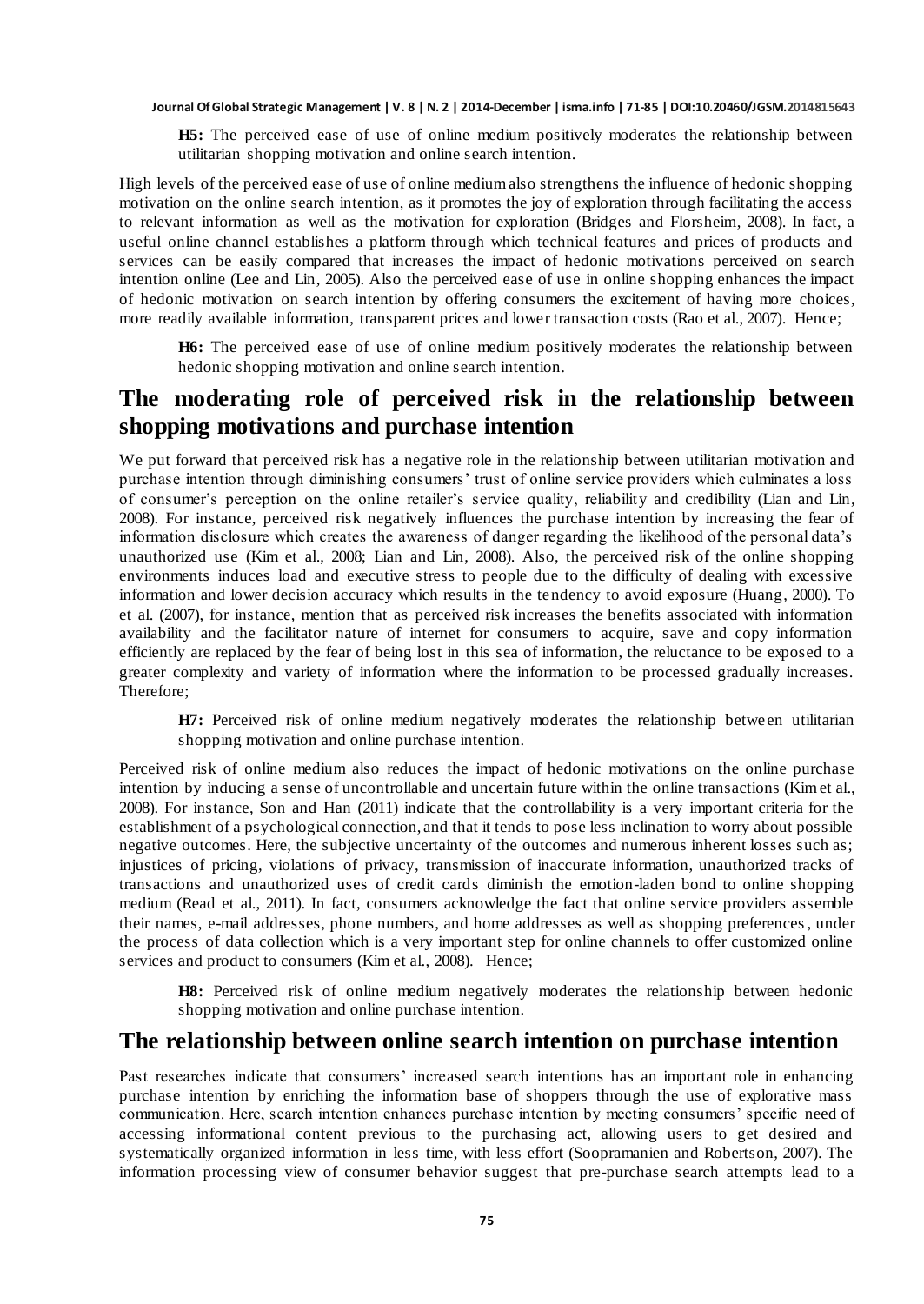purchasing act both through the explorative shopping motivation and by the goal-oriented shopping (To et al., 2007). Also, the availability and speed of informational content through online mediums such as internet give consumers the freedom and power to gain flexibility in making choices and increase the status and authority for future purchase intention, intrinsically strengthening decision quality and supporting the sense of "making the appropriate decision" (Hausman and Siekpe 2008). Search intention also increases the perception of accuracy and completeness regarding online information gathered indirectly. As the time spent and information seeking activities increase the depth of interaction between the online service provider and the consumer is better able to fulfill the sense of a good purchasing decision which provides what is needed to conduct the transaction in a controlled manner (Kim et al., 2008). Therefore;

**H9:** Online search intention is positively related to online purchase intention.

# **The Moderating effect of perceived risk in the relationship between online search and purchase intentions**

In this study, we argue that perceived risk of the online shopping medium moderates the impact of search intention on the purchase intention through; i-) increasing the uncertainties associated during the shopping process, ii-) decreasing the assessment of service quality, iii-) decreasing consumers' ability to control the actions of the online vendor, and iv-) blocking user interactivity and leading to a diminishing interest (Bridges and Florsheim, 2008; Hoffman et al., 1999). Specifically, since perceived risk depends on consumers' subjective uncertainty of the outcomes and unfavorable consequences, the degree of satisfaction on the actual purchasing experience relies on the sense of risk. When consumers perceive risk while evaluating the products or services (i.e. the decision making process), the uncertainties encountered about the online medium may prevent them to foresee actions in advance and create reluctance to terminate the online transaction initiated by the search process with an actual purchase (Kim et al., 2008). In addition, as Rao et al. (2007) mention that although the pre-purchase searching activity is a transparent process by its nature which requires the parties to rely on each other's goodwill and effort to mutually benefit from the transaction, perceived risk constraints the consumers' freedom of movement in track of their buying goals and expected outcomes. Therefore we hypothesize that;

**H10:** Perceived risk negatively moderates the relationship between search intention and purchase intention.

### **RESEARCH DESIGN**

### **Measures and sampling**

To test the above hypotheses, multi-item scales adopted or developed from prior studies for the measurement of the constructs were used. All constructs were measured using 5-point Likert scales ranging from ‗strongly disagree' (1) to 'strongly agree' (5). [Appendix c](http://www.sciencedirect.com/science/article/pii/S0923474809000204#ref_app1)ontains the questionnaire.

We used the parallel translation method in developing the Turkish language questionnaire. It was first translated into Turkish by one person and then translated back into English by a second person to enhance translation equivalence. Some changes were made in the wording to clarify the semantics in the Turkish version. The suitability of the Turkish version of the questionnaires was then pre-tested by 40 consumers who have similar demographics with the target population of this study.

Respondents of this study are adults in Turkey who have Internet shopping experience. An Internet survey was not considered as the respondents of such a survey would often be young students and heavy Int ernet users, which might cause bias in the sample (Zhang, 2000). This study adopted three different sources of sample populations to minimize the bias of the sample as suggested by To et al. (2007). Sources of samples for this study are: people in the industry, street distribution, and convenient sampling. For the first group, we selected 15 companies and distributed 20 questionnaires each to be filled out by the employees or their relatives who had Internet shopping experience. A total of 300 questionnaires were distributed to people in the industry, 145 were received, and among them 123 valid responses were received. The valid response rate was 35.14%. The reason behind selecting different companies is to ensure the diversity of sample source and the reason behind selecting ten questionnaires from each company is trying to minimize the impact of any single company or individual. As part of the street distribution sampling, we distributed 200 questionnaires in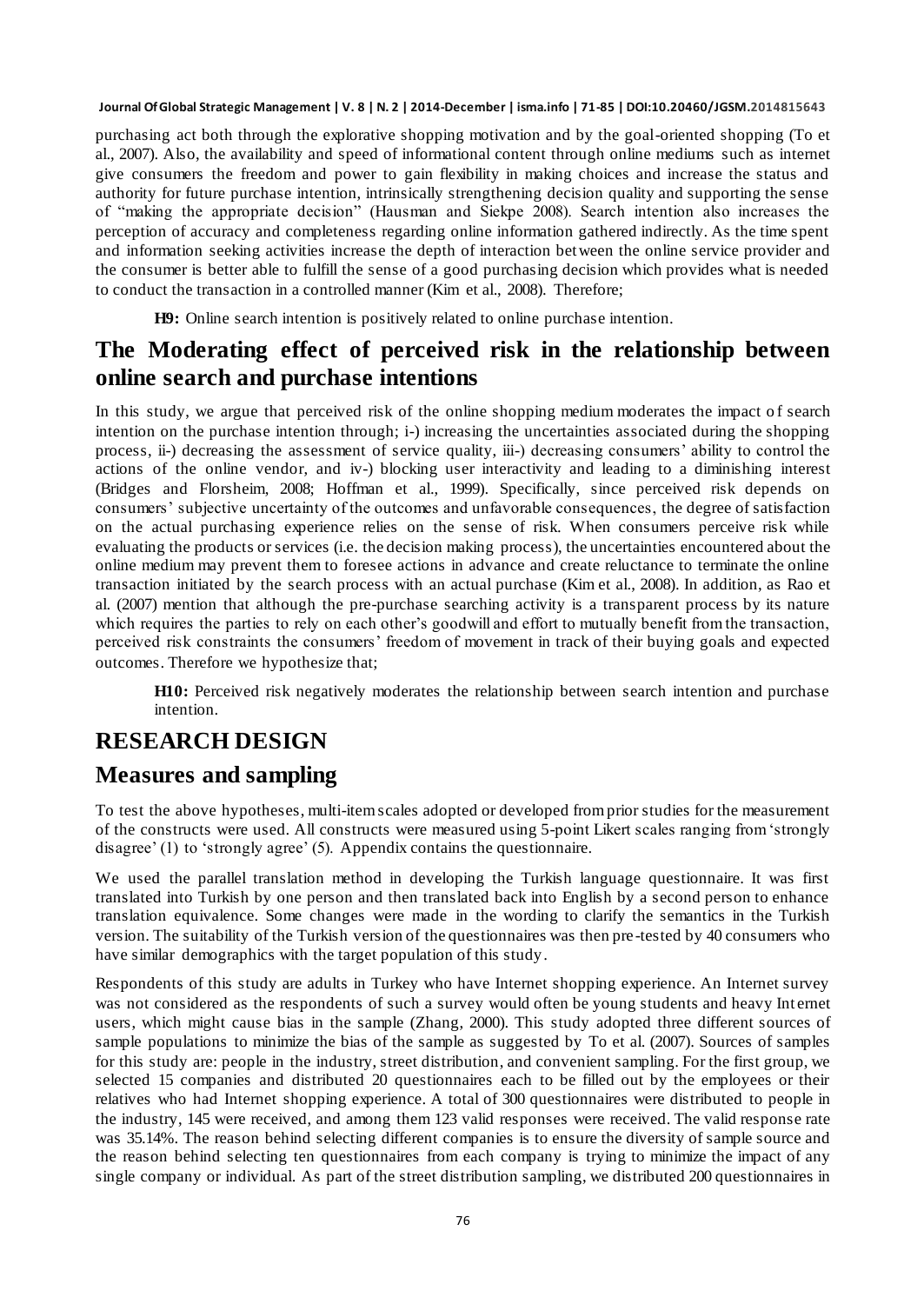Istanbul. Among the 200 questionnaires distributed in total, 135 responses were received, of which 102 were valid. The valid response rate was 51%. Finally with regard to convenient sampling, the study distributed 250 questionnaires to the students of EMBA and graduate programs of three universities in Istanbul. Among the 250 questionnaires distributed, 130 were received back of which 127 were valid. The valid response rate was 50.8%. In summary, the total number of questionnaires distributed was 750, of which 352 were valid after eliminating incomplete and faulted questionnaires. The valid response rate was 46.80%.

The subjects were required to answer the items of the questionnaire based on their impressions of their most frequently shopped website. They were then instructed to indicate the degree of which each statement is a representation of their thoughts and feelings and the way they interact online.

The number of male and female respondents in this study was quite close, where the percentage of male respondents (55%) is slightly more than that of female respondents. People having ages between 25 and 34 comprise about 52.0% of the respondents. As for the educational background, most of the respondents were college graduates (75.6%). Internet usage history of most respondents was "more than 4 years" (81.5%), followed by "2–4 years". More than 50% of the respondents used Internet more than 18 hours a week.

# **ANALYSIS AND RESULTS**

# **Validity and reliability**

We evaluated the reliability and validity of our constructs using confirmatory factor analysis (CFA) (Anderson and Gerbing, 1988; Fornell and Larcker, 1981). By using AMOS 4.0, we investigated all six constructs (involving 36 question items) in one CFA model shown in Table 1. One item from the hedonic motivation and, search intention scales tended to crossload on other factors. An examination of these items revealed that deleting them would not deteriorate the content validity of the hedonic motivation and search intention.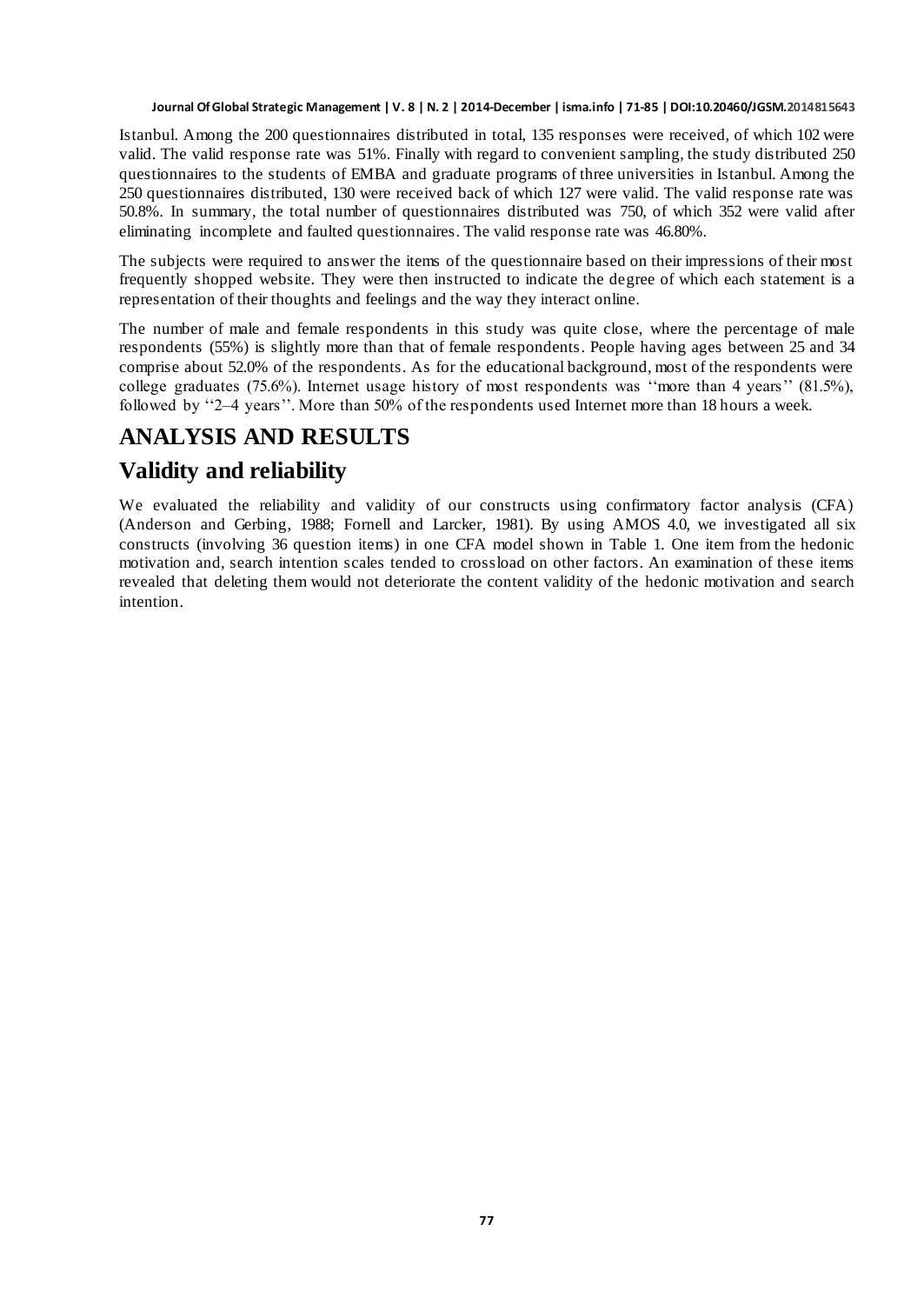| <b>Items</b>                                                                                                                                                   | <i>Utilitarian</i><br><b>Motivation</b> | <b>Hedonic</b><br><b>Motivation</b> | Perceived<br>Ease of use | Perceived<br>Risk | <b>Search</b><br><b>Intention</b> | Purchase<br><b>Intention</b> |
|----------------------------------------------------------------------------------------------------------------------------------------------------------------|-----------------------------------------|-------------------------------------|--------------------------|-------------------|-----------------------------------|------------------------------|
| The products and/or services I purchased from the Internet<br>retailer were a good buy.                                                                        | 0,85                                    |                                     |                          |                   |                                   |                              |
| This Internet retailer offers a good economic value.                                                                                                           | 0,83                                    |                                     |                          |                   |                                   |                              |
| The price of the products and/or services I purchased from<br>the Internet retailer is at the right level and given the quality.                               | 0,74                                    |                                     |                          |                   |                                   |                              |
| I can achieve what I want through this internet retailer.                                                                                                      | 0.69                                    |                                     |                          |                   |                                   |                              |
| When making a purchase from this Internet site I feel relaxed.                                                                                                 |                                         | 0,89                                |                          |                   |                                   |                              |
| This Internet retailer doesn't just sell product or services —it<br>entertains me.                                                                             |                                         | 0,69                                |                          |                   |                                   |                              |
| Making a purchase from this Internet retail site "gets me<br>away from it all".                                                                                |                                         | 0,59                                |                          |                   |                                   |                              |
| The process of transaction on the Web is convenient.                                                                                                           |                                         |                                     | 0.80                     |                   |                                   |                              |
| Online shopping would be easy to use.                                                                                                                          |                                         |                                     | 0.78                     |                   |                                   |                              |
| Interfaces of Web stores are user friendly.                                                                                                                    |                                         |                                     | 0,78                     |                   |                                   |                              |
| We can trust the brand and reputation of the stores on the<br>Web.                                                                                             |                                         |                                     | 0,74                     |                   |                                   |                              |
| Waiting time on the Web stores is short.                                                                                                                       |                                         |                                     | 0,76                     |                   |                                   |                              |
| There are many useful tools for shopping on the Web stores.                                                                                                    |                                         |                                     | 0,73                     |                   |                                   |                              |
| Online shopping would be clear and understandable.                                                                                                             |                                         |                                     | 0,71                     |                   |                                   |                              |
| I can quickly find the Web stores I want when I go on the<br>Internet.                                                                                         |                                         |                                     | 0.68                     |                   |                                   |                              |
| It is easy to search for the product information when<br>shopping on the Web.                                                                                  |                                         |                                     | 0,68                     |                   |                                   |                              |
| I can easily find the product I want when shopping on the<br>Web.                                                                                              |                                         |                                     | 0.65                     |                   |                                   |                              |
| How would you rate your overall perception of risk from this<br>site?                                                                                          |                                         |                                     |                          | 0,87              |                                   |                              |
| I can't trust this online shopping company.                                                                                                                    |                                         |                                     |                          | 0,77              |                                   |                              |
| I am concerned that I may not get the product when<br>purchasing from this Website.                                                                            |                                         |                                     |                          | 0,76              |                                   |                              |
| Purchasing from this Website would involve more product<br>risk (i.e. not working, defective product) when compared with<br>more traditional ways of shopping. |                                         |                                     |                          | 0,72              |                                   |                              |
| Purchasing from this Website would involve more financial<br>risk (i.e. fraud, hard to return) when compared with more<br>traditional ways of shopping.        |                                         |                                     |                          | 0,72              |                                   |                              |
| I am concerned that I might be overcharged when purchasing<br>from this Website.                                                                               |                                         |                                     |                          | 0,67              |                                   |                              |
| I am concerned that my personal information may not be kept<br>when purchasing from this Website.                                                              |                                         |                                     |                          | 0,59              |                                   |                              |
| I regularly read/watch advertisements to compare websites.                                                                                                     |                                         |                                     |                          |                   | 0,87                              |                              |
| I decide on visiting competing websites for shopping on the<br>basis of advertisements.                                                                        |                                         |                                     |                          |                   | 0,84                              |                              |
| I often talk to my friends about their experience regarding<br>competing websites.                                                                             |                                         |                                     |                          |                   | 0,76                              |                              |
| I explored many competing websites in order to find an<br>alternative to this site.                                                                            |                                         |                                     |                          |                   | 0,64                              |                              |
| I purchase products or services online.                                                                                                                        |                                         |                                     |                          |                   |                                   | 0,89                         |
| I will continue shopping online in the future.                                                                                                                 |                                         |                                     |                          |                   |                                   | 0,86                         |
| Shopping online is a wonderful way to shop online.                                                                                                             |                                         |                                     |                          |                   |                                   | 0,79                         |
| I am likely to purchase the products(s) on this site.                                                                                                          |                                         |                                     |                          |                   |                                   | 0,78                         |
| I am likely to recommend this site to my friends.                                                                                                              |                                         |                                     |                          |                   |                                   | 0,73                         |
| I am likely to make another purchase from this site if I need<br>the products that I will buy.                                                                 |                                         |                                     |                          |                   |                                   | 0,60                         |

#### **Table 1. The Results of Confirmatory Factor Analysis**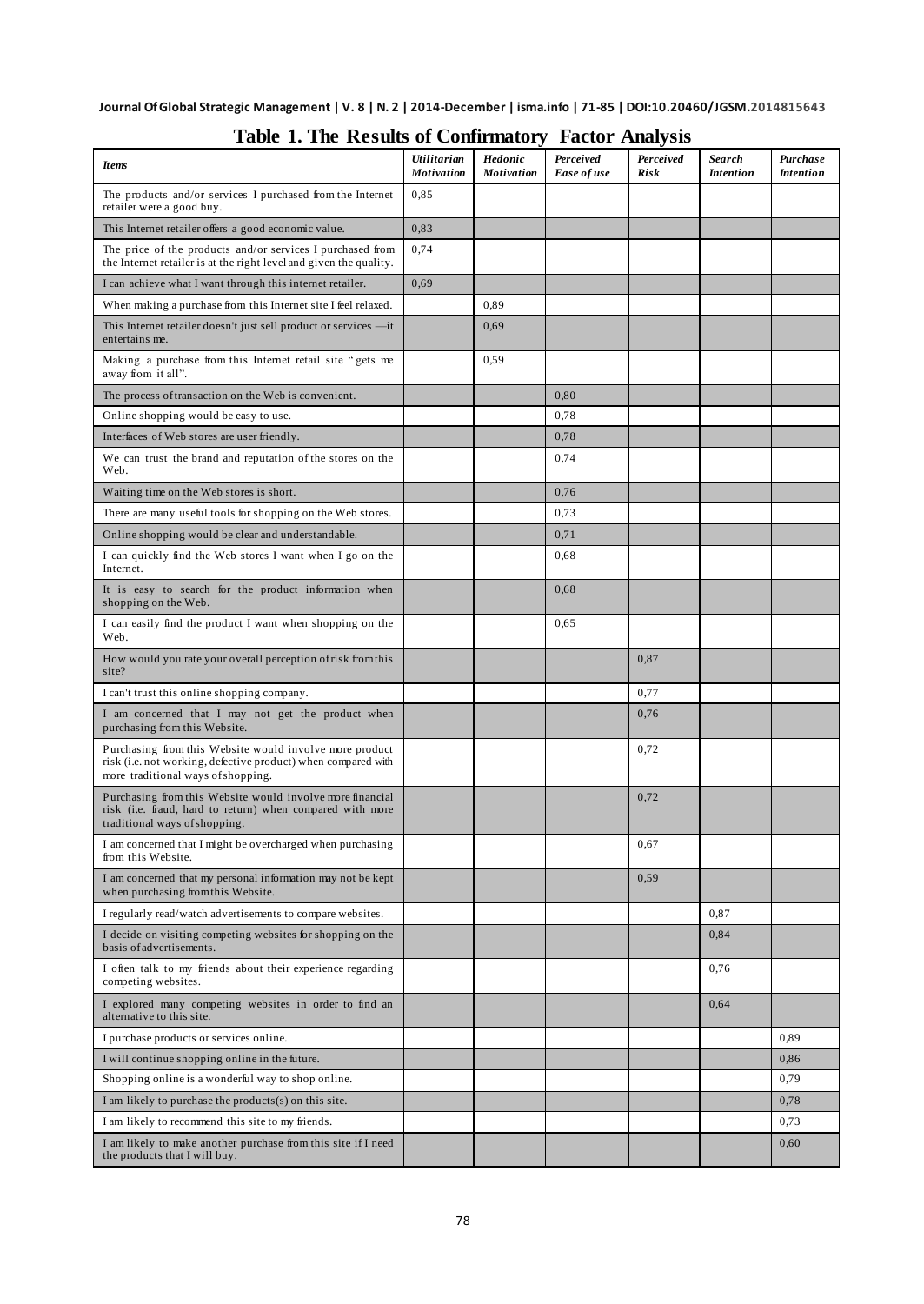The resulting measurement model was found to fit the data reasonably well:  $\chi^2_{(474)=}1085.48$ , comparative fit index (CFI) = .92, incremental fit index (IFI) = .92, Tucker–Lewis Index (TLI) = .91,  $\chi^2$ /df = 2.28, and rootmean-square error of approximation (RMSEA) = .061. Also, the parsimonious normed fit index (PNFI) = .78, which is above the cut-off point of .70. In addition, all items loaded significantly on their respective constructs (with the lowest t-value being 9.97), providing support for convergent validity.

To assess the discriminant validity, a series of two-factor models, recommended by Bagozzi et al. (1991) were estimated in which individual factor correlations, one at a time, were restricted to unity by using AMOS 4.0. The fit of the restricted models was compared with that of the original model. In total, we performed 15 models – 15 pairs of comparisons – using AMOS 4.0. The chi-square change  $(\chi^2)$  in each model, constrained and unconstrained, were significant,  $\Delta \chi^2 > 3.84$ , which suggests that constructs demonstrate discriminant validity.

Table 2 reports the reliabilities of the multiple-item, reflective measures, along with construct correlations and descriptive statistics for the scales. Table 1 also demonstrates that all reliability estimates – including coefficient alphas, average variance extracted for each construct, and AMOS 4.0 based composite reliabilities – are well beyond or close to the threshold levels suggested by Nunnally (1978) an d Fornell and Larcker (1981). As a check for discriminant validity, the variance extracted for each construct was greater than the squared latent factor correlations between pairs of constructs in Table 2. After conducting these tests, we conclude that our measures have adequate discriminant and convergent validity.

| Mean | S.D. |   | Variables             | 1          | д.<br>2    | 3          | 4         | 5         | 6    |
|------|------|---|-----------------------|------------|------------|------------|-----------|-----------|------|
| 2.55 | 0.87 |   | Hedonic               |            |            |            |           |           |      |
| 3.67 | 0.72 | 2 | Utilitarian           | $0.39$ **  |            |            |           |           |      |
| 3.08 | 0.80 | 3 | Perceived Risk        | $-0.35$ ** | $-0.52$ ** |            |           |           |      |
| 3.77 | 0.67 | 4 | Perceived ease of use | $0.34$ **  | $0.65***$  | $-0.50$ ** |           |           |      |
| 2.87 | 0.94 | 5 | Search Intention      | $0.41$ **  | $0.28$ **  | $-0.29$ ** | $0.33***$ |           |      |
| 3.60 | 0.84 | 6 | Purchase Intention    | $0.44$ **  | $0.64$ **  | $-0.57$ ** | $0.64$ ** | $0.39$ ** |      |
|      |      |   | Composite reliability | 0.77       | 0.86       | 0.89       | 0.92      | 0.88      | 0.91 |
|      |      |   | Variance extracted    | 0.55       | 0.61       | 0.55       | 0.56      | 0.64      | 0.62 |
|      |      |   | Cronbach's a          | 0.76       | 0.86       | 0.91       | 0.92      | 0.87      | 0.91 |

| Table 2. Correlations and descriptive statistics |  |  |  |
|--------------------------------------------------|--|--|--|
|--------------------------------------------------|--|--|--|

 $*p<0.05$ ,  $*p<0.01$ 

#### **Hypotheses testing**

To test our hypotheses, we performed a structural equation modeling analysis. Table 3 demonstrates the relationships among utilitarian motivation, hedonic motivation, search intention and purchase intention. As can be seen from Table 3, the utilitarian motivation is not related to search intention ( $\beta = .055$ ,  $p > .01$ ), not supporting H1, and is positively related to purchase intention ( $\beta = .635$ ,  $p < .01$ ), supporting H3. The results also indicate that the hedonic motivation is positively related to search intention ( $\beta = .553$ ,  $p < .01$ ) and purchase intention (β = .118, *p* < .10), supporting H2 and H4. Finally, the search intention affects the purchase intention ( $β = 0.135$ ,  $p < 0.05$ ), supporting H9.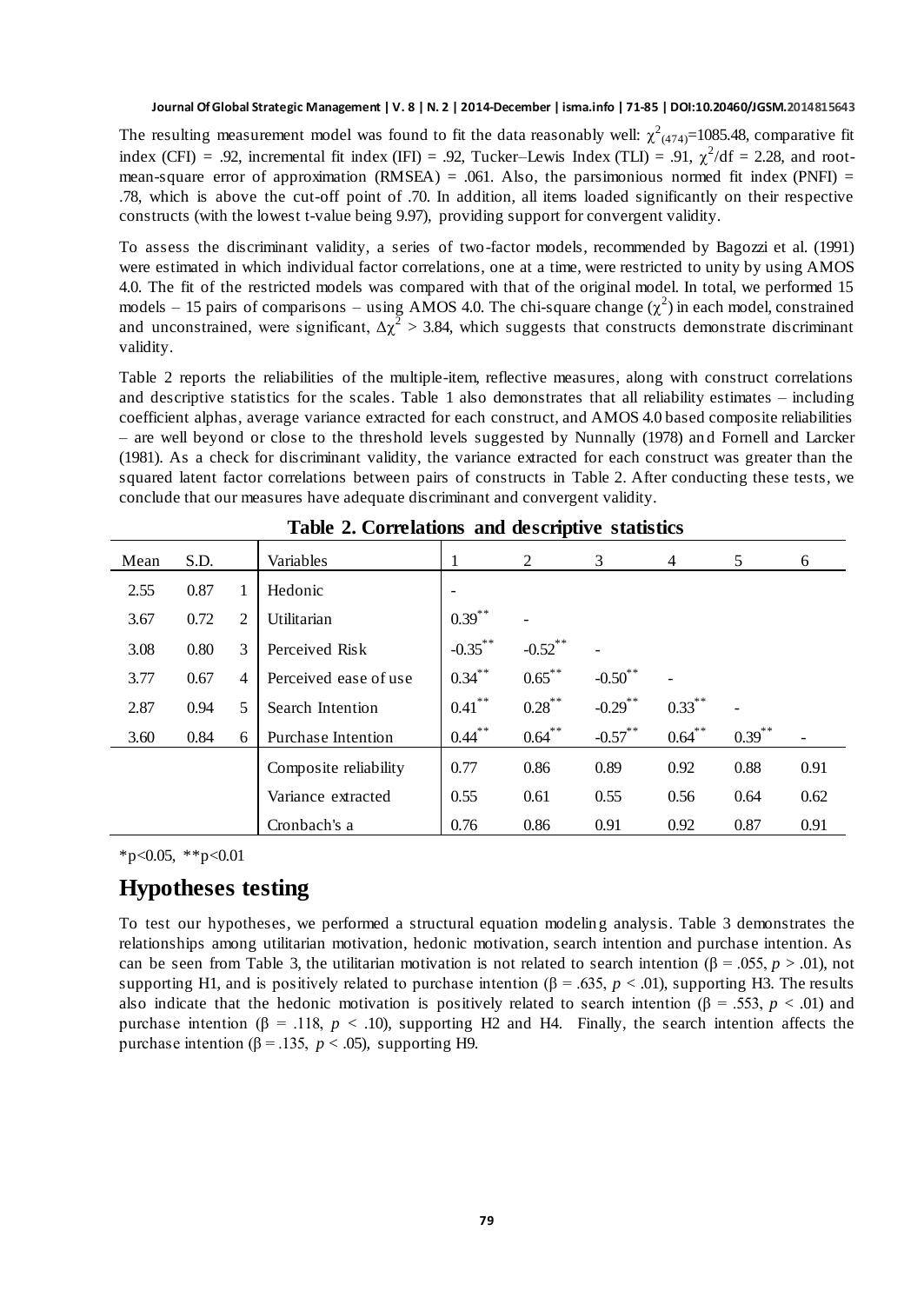**Journal Of Global Strategic Management | V. 8 | N. 2 | 2014-December | isma.info | 71-85 | DOI:10.20460/JGSM.2014815643**

| <b>Hypothesis</b>                                                                                                    | Path                                                    | Path Value | Result        |  |  |  |
|----------------------------------------------------------------------------------------------------------------------|---------------------------------------------------------|------------|---------------|--|--|--|
| Hypothesis 1                                                                                                         | Utilitarian motivation $\rightarrow$ Search intention   | 0.055      | Not Supported |  |  |  |
| Hypothesis 2                                                                                                         | Hedonic motivation $\rightarrow$ Search intention       | $0.553***$ | Supported     |  |  |  |
| Hypothesis 3                                                                                                         | Utilitarian motivation $\rightarrow$ Purchase intention | $0.635***$ | Supported     |  |  |  |
| Hypothesis 4                                                                                                         | Hedonic motivation $\rightarrow$ Purchase intention     | $0.118*$   | Supported     |  |  |  |
| Hypothesis 9                                                                                                         | Search motivation $\rightarrow$ Purchase intention      | $0.135***$ | Supported     |  |  |  |
| Fit Indices: GFI= 0.92, CFI= 0.96, IFI= 0.96, TLI= 0.94, RMSEA= 0.064, $\chi^2_{(110)}$ = 267.25, $\chi^2$ /df= 2.43 |                                                         |            |               |  |  |  |

**Table 3. Path Model**

 $*p<0.10$ ,  $*p<0.05$ ,  $**p<0.01$ 

To test the hypotheses regarding the moderator role of perceived ease of use and perceived risk, consistent with the literature, a moderated multiple hierarchical regression analysis was used (Irwin and McClelland, 2001). Because of the possibility of multicollinearity, perceived ease of use, hedonic motivation, utilitarian motivation, search intention and perceived risk measures were mean-centered before performing the analysis as suggested by (Cohen and Cohen, 1983). We estimated variance inflation factors (VIF) to examine multicollinearity levels and found the results (VIFs < 10) to be below a harmful level (Neter et al., 1990). Following the suggestion of Cohen and Cohen (1983), we also compared the  $R^2$  regression equation without the cross-product with the  $R^2$  of the regression equation with the cross-product to determine if the incremental  $R^2$  ( $\Delta R^2$ ) due to the interaction is significant. Results show that the inclusion of the interaction terms on the hierarchical regression added a significant variance explanation ( $p < .05$ ) in our search intention and purchase intention model. As shown in Table 4, the coefficient of the interaction term demonstrates that, with a high level of perceived ease of use, hedonic motivation has a positive association with search intention  $(β = .133, p < .05)$ , supporting H6. However, perceived ease of use does not moderate the relations hip between utilitarian motivation and search intention ( $\beta$ = -.083, p > .1), not supporting H5.

|                                                | Search Intention |            |  |
|------------------------------------------------|------------------|------------|--|
|                                                | Model 1          | Model 2    |  |
| Main effects                                   |                  |            |  |
| Utilitarian motivation                         | 0.008            | $-0.007$   |  |
| Hedonic motivation                             | $0.338^{**}$     | $0.329$ ** |  |
| Perceived ease of use                          | $0.21$ **        | $0.237$ ** |  |
| <b>Interactions</b>                            |                  |            |  |
| Perceived ease of use x Utilitarian motivation |                  | $-0.083$   |  |
| Perceived ease of use x Hedonic motivation     |                  | $0.133*$   |  |
| $R^2$                                          | 0.172            | 0.222      |  |
| $\Delta R^2$                                   |                  | 0.05       |  |
| F                                              | 72.51            | 19.73      |  |

|  |  |  |  |  | Table 4. Moderating effect of perceived ease of use on search intention |  |
|--|--|--|--|--|-------------------------------------------------------------------------|--|
|  |  |  |  |  |                                                                         |  |

*Note:* Regression coefficients are standardized.

\* p < 0.05, \*\* p < 0.01

Table 5 shows the moderating effect of perceived risk on purchase intention. Results show that hedonic motivation has a negative effect on purchase intention ( $\beta$ =-.202,  $p$  < .01), when perceived risk is higher,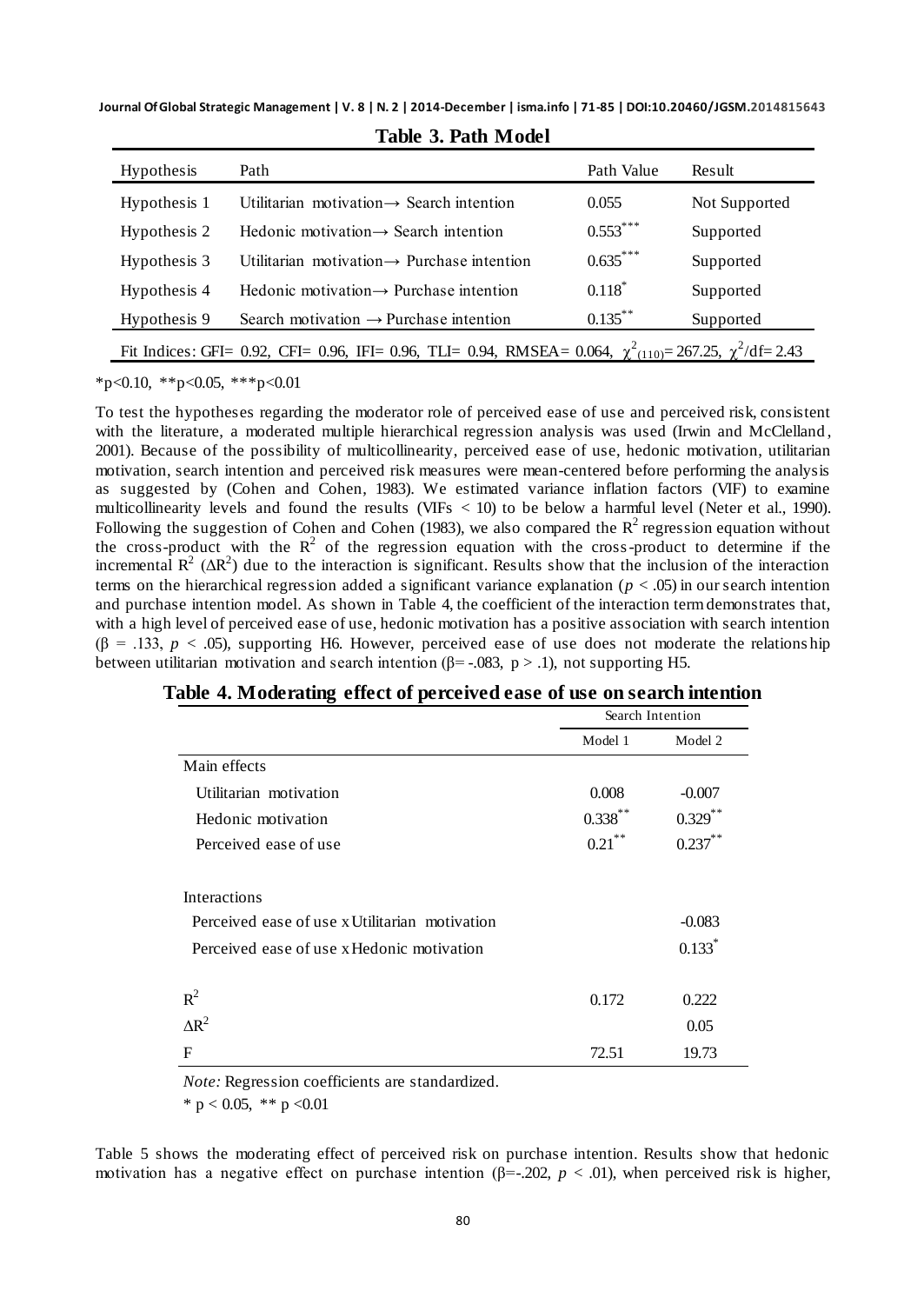supporting H8. However, perceived risk does not moderate the relationship between utilitarian motivation and purchase intention ( $\beta$ =-.019,  $p > 0.1$ ), as well as the relationship between search and purchase intention ( $\beta$ =.011,  $p > 0.1$ ), respectively not supporting H7 and H10.

|                                         | Purchase Intention |            |  |  |
|-----------------------------------------|--------------------|------------|--|--|
|                                         | Model 1            | Model 2    |  |  |
| Main effects                            |                    |            |  |  |
| Utilitarian motivation                  | $0.435**$          | $0.434**$  |  |  |
| Hedonic motivation                      | $0.118**$          | $0.1*$     |  |  |
| Search                                  | $0.154**$          | $0.17**$   |  |  |
| Perceived risk                          | $-0.251**$         | $-0.226**$ |  |  |
| Interactions                            |                    |            |  |  |
| Perceived risk x Utilitarian motivation |                    | 0.019      |  |  |
| Perceived risk x Hedonic motivation     |                    | $-0.202**$ |  |  |
| Perceived risk x Search intention       |                    | 0.011      |  |  |
|                                         |                    |            |  |  |
| $R^2$                                   | 0.52               | 0.56       |  |  |
| $\Lambda R^2$                           |                    | 0.04       |  |  |
| F                                       | 96.4               | 62.92      |  |  |

**Table 5. Moderating effect of perceived risk on purchase intention.**

*Note:* Regression coefficients are standardized.

\* p < 0.05, \*\* p < 0.01

#### **DISCUSSION AND IMPLICATIONS**

First, theoretically this study in line with previous findings in the literature (Childers et al., 2001; Overby and Lee, 2006; To et al., 2007) validates that both utilitarian and hedonic motivations of consumers are effective in determining the purchase decision. However, interestingly utilitarian motivation on the contrary to To et al.'s (2007) research, is found to have no significant impact on search intention. It is then evident that the utilitarian motivation mostly driven by convenience and cost and time saving does not lead the modern e consumers to engage in a pre-purchase information search activity. The reason may be the consumers' determination to obtain the expected output namely the product/service offered online. For instance the taskoriented and problem-solving nature of utilitarian motivation directly drags e-consumers to complete the transaction instead of being involved in a so called "time consuming" search activity. Yet, interesting and highly enjoyable shopping experience enhances the browsing of websites which can in turn promote an impulsive purchase intention.

This study also shows that although perceived ease of use strengthens the hedonic motivation's link with the search intention, its presence is not effective in creating a significant link between utilitarian motivation and search intention. This indicates that consumers concentrate mainly on the tangible benefits of the offering they are about to purchase instead of focusing on the experience they have during the online transaction (Sarkar, 2011). This causes a disproportionally weighted importance to the product/service attribut es, price, quality and variety. Also, this study demonstrates that perceived risk rather than being a determinant of purchase intention has a relatively varying modifier power on the consumer motivations, explicitly utilitarian and hedonic motivations. The results particularly reveal that purchase intention is not influenced by the presence of perceived risk if the consumer motivation leading to the online purchase is utilitarian. Yet the interruption of the relationship between hedonic motivation and purch ase intention by perceived risk results in diminished purchase intention. On the basis of the results we interpret that the hedonic motivation mainly dominated by entertainment, emotional arousal, enjoyment, adventure and authority/status is predominantly influenced by the perceived negative image resulting from perceived risk as to further damage or even destroy the joy-laden online shopping experience. However the utilitarian motivation is not precluded by perceived risk to stop the e-consumers from purchasing the online offering which has been at first decided to be purchased.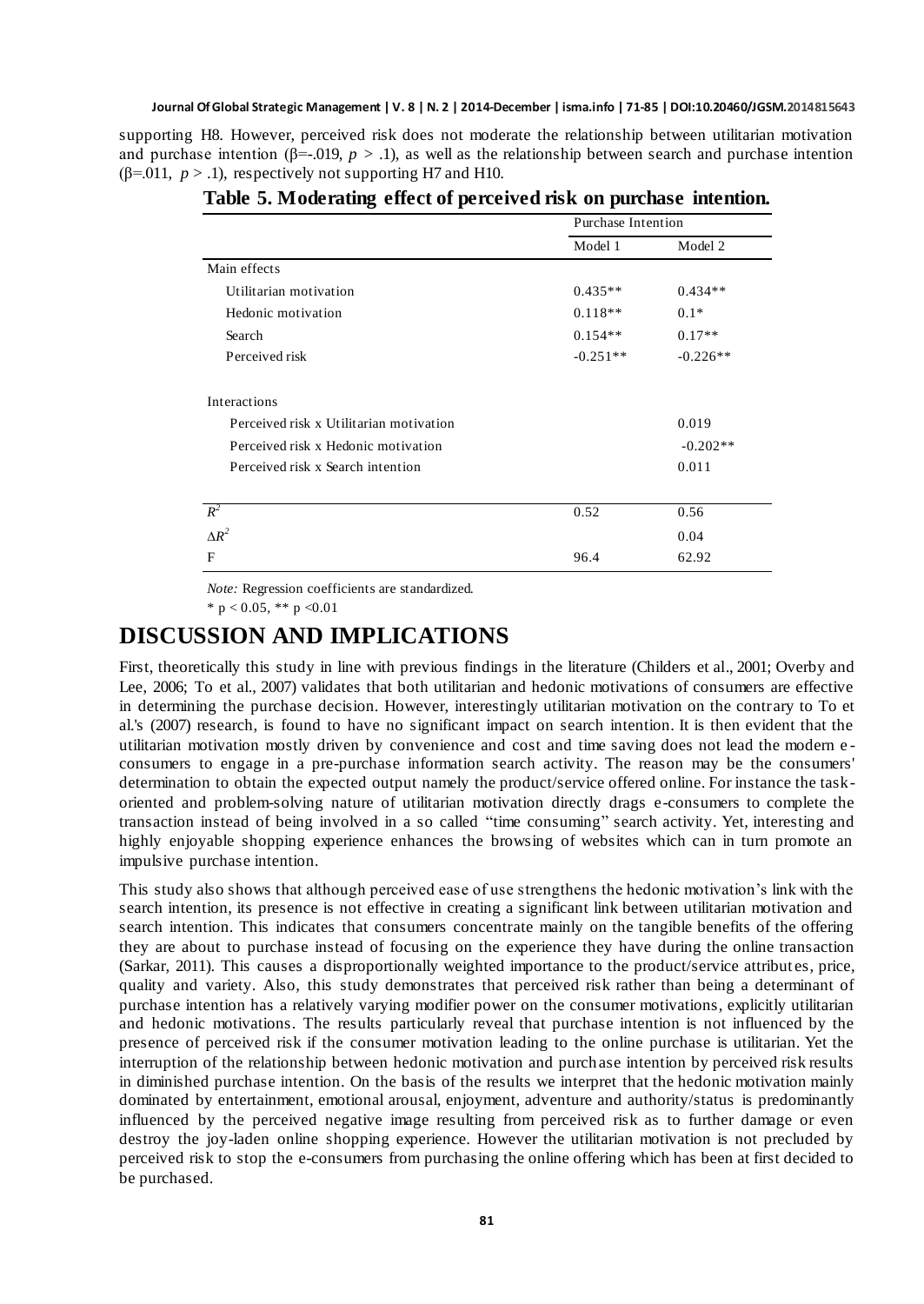Finally, this study adds new insights to the e-commerce literature in the context of an emerging market, Turkey. Although the results present that purchase intention is dependent both on utilitarian and hedonic motivations, search intention is found to be dependent only on the hedonic motivation of Turkish e consumers (e.g. different than the study of To et al. (2007) which found a significant relationship between both consumer motivations hedonic and utilitarian with search intention). Also, both perceived ease of use and perceived risk has only a moderating role on hedonic motivation's relationship with the search and purchase intentions. As suggested by Gefen (2000) familiarity breeds comfort towards any purchase or involvement in the online context. Since the Turkish e-consumers are being newly engaged in such online shopping transactions, they are in search of an entertaining experience if they are to make pre-purchase search.

Besides the above contributions, we should also note that there are some methodological limitations of this study. Our research is prone to common method bias since, in the questionnaire, the dependent variable was answered by the same respondents that answered the independent variable, in a cross-sectional manner. As with all cross-sectional research, the relationship tested in this study represents a snapshot in time. While it is likely that the conditions under which the data were collected will essentially remain the same, there are no guarantees that this will be the case. In addition, due to the nature of data, the generalizability of sampling is another limitation of this study. The study was conducted in a specific national context, Turkish firms in general and Istanbul district in particular. It is important to note that readers should be cautious when generalizing the results to different cultural contexts. In this regard, a Turkish sample involving Istanbul district, like that of any culturally bound research, be it a major industrialized city in the U.S. Europe or Asia, etc. imposes some constraints on the interpretation and application of the results.

## **CONCLUSION**

In this study, we investigated the intertwined relationships among consumer motivation s including utilitarian and hedonic, search intention and purchase intention also in the presence of perceived ease of use and perceived risk. The results show that both hedonic and utilitarian motivations positively influence purchase intention but search intention depends solely on hedonic motivation. It is also evident from the results that perceived ease of use has a positive moderator role in the relationship between hedonic and search intention but does not have any moderation effect in the relationship between utilitarian motivation and search intention. Moreover this study demonstrates that perceived risk has a negative moderator role in the relationship between hedonic motivation and purchase intention but does not interact with utilitarian motivation to create a negative influence on purchase intention. However, the presented conceptual model does not capture the alternative moderator or mediator variables in the intertwined relationships between consumer motivations and search and purchase intentions, such as; consumer trust and familiarity with the online environment. Future research may replicate this study by including these factors as moderators and be able to explore a factor triggering utilitarian motivation's link with search intention as well as an intensifier of the relationship between consumer motivations and purchase intention. Thus we believe that future researchers will find the area of consumer motivations and perceptions in online shopping a rich and fruitful area for the literature.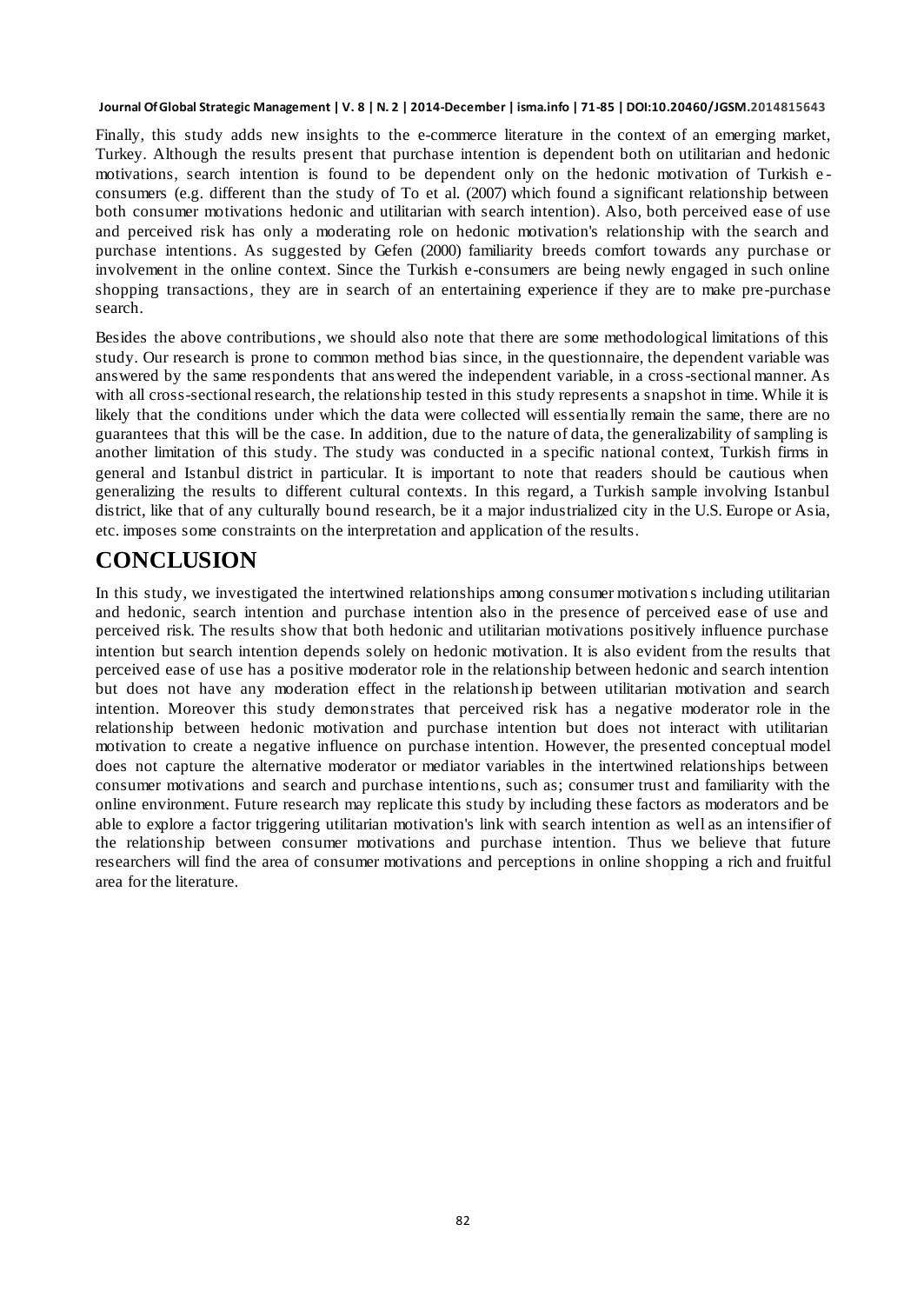#### **REFERENCES**

Anderson,J.C., Gerbing, D.W. (1988), Structural equation modeling in practice: a review and recommended two-step approach. Psychological Bulletin, 103, pp. 411–423.

Bagozzi, R.P., Yi, Y., Phillips, L.W. (1991), Assessing construct validity in organizational research, Administrative Science Quarterly, 36, pp.421–459.

Beldona, S., Morrison, A.M., O'Leary, J. (2005), Online shopping motivations and pleasure travel products: a correspondence analysis,Tourism Management, 26, pp.561–570.

Bosnjak, M., Galesic, M., Tuten, T. (2007), Personality determinants of online shopping: Explaining online purchase intentions using a hierarchical approach, Journal of Business Research, 60, pp.597-605.

Bridges, E., Florsheim, R. (2008), Hedonic and utilitarian shopping goals: The online experience, Journal of Business Research, 61, pp.309–314.

Chang, E-C., Tseng,Y-F. (2011), Research note: E-store image, perceived value and perceived risk, Journal of Business Research, In Press.

Chug, C.C., Chang, S. (2005), Discussion on the behavior intention model of consumer online shopping. Journal of Business Management, 11, pp.41-57.

Childers, T.L., Carr, L.C., Peck, J., Carson, S. (2001), Hedonic and utilitarian motivations for online retail shopping behavior, Journal of Retailing, 77, pp.511–535.

Close, A.G., Kukar-Kinney, M. (2010), Beyond buying: Motivations behing consumers' online shopping cart use,Journal of Business Research, 63, pp.986-992.

Cohen, J., Cohen, P. (1983), Applied multiple regression/correlation analysis for the behavioral sciences, Erlbaum, New Jersey.

Davis, F.D. (1989), Perceived Usefulness, Perceived Ease of Use, and User Acceptance of Information Technology, MIS Quarterly, 13, pp.319-340.

Fornell, C., Larcker, D.F. (1981), Evaluating structural equation models with unobservable variables and measurement error, Journal of Marketing Research, 18, pp.39–51.

Forsythe,S., Liu, C., Shannon,D., Gardner, C.L. (2006), Development of a scale to measure perceived benefits and risks of online shopping. Journal of Interactive Marketing, 20, pp.55-75.

Garrity, E.J., O'Donnell, J.B., Kim, Y.J., Sanders,G. (2007), Lawrence. An Extrinsic and Intrinsic Motivation-Based Model for Measuring Consumer Shopping Oriented Web Site Success I[n Bandyopadhyay](http://www.google.com.tr/search?hl=tr&tbo=p&tbm=bks&q=inauthor:%22Subir+Bandyopadhyay%22), S. (ed) Contemporary Research In E-Branding, 1st Edn. IGI Publishing, London, pp.241-261.

Gefen, D. (2000), E-Commerce: The role of familiarity and trust, Omega: The International Journal of Management Science, 28, pp.725–737.

Hassanein, K., Head, M. (2007), Manipulating perceived social presence through the web interface and its impact on attitude towards online shopping, International Journal Human-Computer Studies, 65, pp.689–708.

Hausman, A.V., Siekpe, J.S. (2008), The effect of web interface features on consumer online purchase intentions,Journal of Business Research, 62, pp.5-13.

[Hirschman,](http://search.proquest.com/docview.lateralsearchlink:lateralsearch/sng/author/Hirschman,+Elizabeth+C/$N?t:ac=227802683/abstract&t:cp=maintain/resultcitationblocks) E.C., [Holbrook,](http://search.proquest.com/docview.lateralsearchlink:lateralsearch/sng/author/Holbrook,+Morris+B/$N?t:ac=227802683/abstract&t:cp=maintain/resultcitationblocks) M.B. (1982), Hedonic Consumption: Emerging Concepts, Methods and Propositions[,Journal of Marketing,](http://search.proquest.com/docview.lateralsearchlinkbypubid:lateralsearch/sng/pubtitle/Journal+of+Marketing/$N/617?t:ac=227802683/abstract&t:cp=maintain/resultcitationblocks) 46, pp.92-101.

Hoffman, D.L., Novak, P.T. (1996), Marketing in Hypermedia Computer-Mediated Environments: Conceptual Foundations,Journal of Marketing, 60, pp.50-68.

Hoffman, D.L., Novak, P.T., Peralta, M.A. (1999), Building consumer trust online, Communications of the ACM, 42, pp.80-85.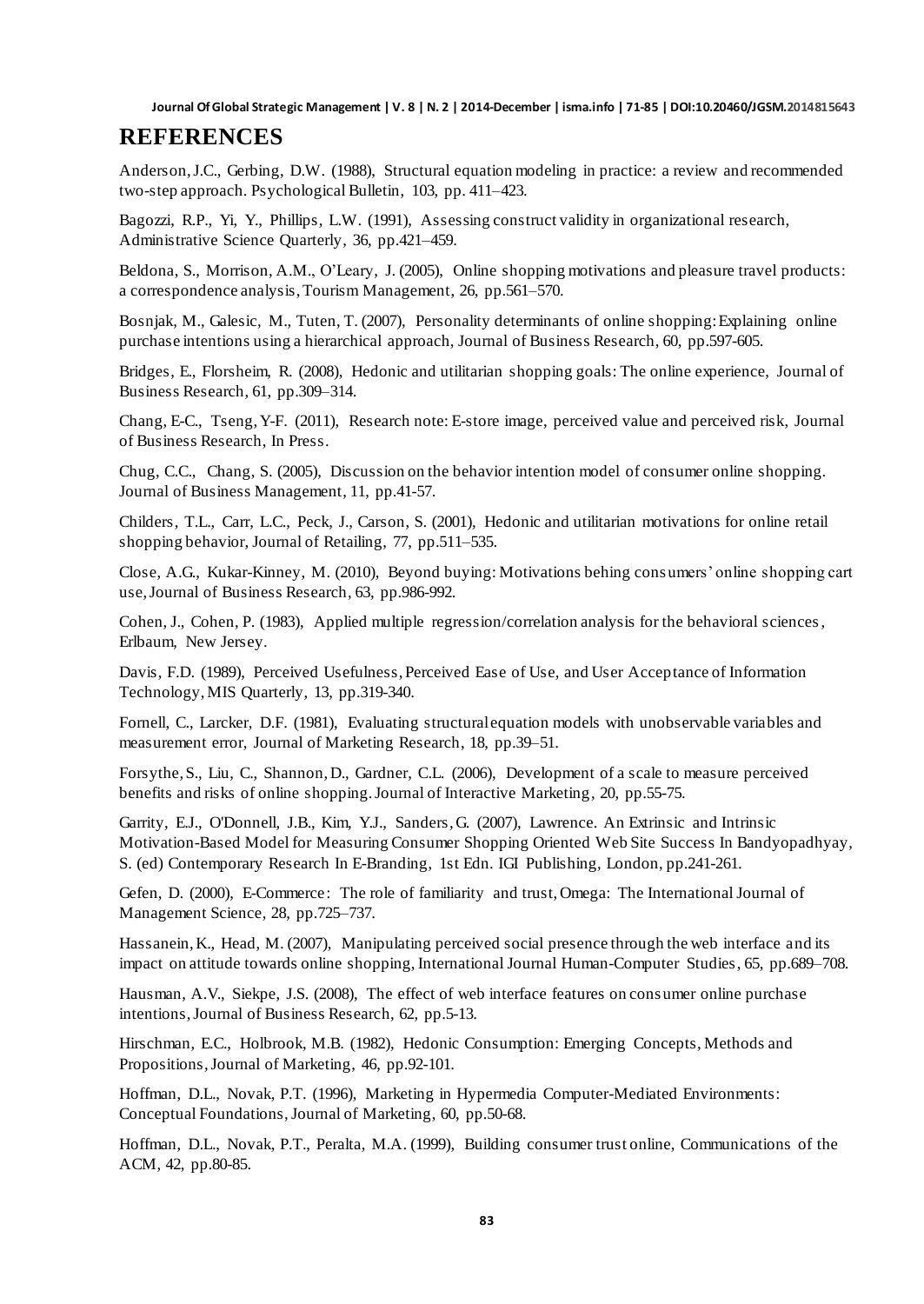Holbrook, M.B., Hirschman, E.C. (1982), The Experiential Aspects of Consumption: Consumer Fantasies, Feelings, and Fun, Journal of Consumer Research, 9, pp.132-140.

Huang, M-H. (2000), Information load: its relationship to online exploratory and shopping behavior, International Journal of Information Management, 20, pp.337-347.

Irwin, J.R., McClelland, G.H. (2001), Misleading Heuristics and Moderated Multiple Regression Models, Journal of Marketing Research, 38, pp.100–109.

Kim, D.J., Ferrin, D.L., Raghav, R.H. (2008), A trust-based consumer decision-making model in electronic commerce: The role of trust, perceived risk, and their antecedents, Decision Support Systems, 44, pp.544– 564.

Koiso-Kanttila, N. (2005), Time, attention, authenticity and consumer benefits of the Web, Business Horizons, 48, pp.63-70.

Lee, G-G., Lin, H-F. (2005), Customer perceptions of e-service quality in online shopping, International Journal of Retail and Distribution Management, 33, pp.161-176.

Lee, M.K.O., Turban, E. (2001), A trust model for consumer internet shopping, International Journal of Electronic Commerce, 6, pp.75-91.

Lee, M-Y., Kim, Y-K., Fairhurst, A. (2009), Shopping value in online auctions: Their antecedents and outcomes, Journal of Retailing and Consumer Services, 16, pp.75–82.

Li, Y-H., Huang, J-W. (2010), Applying Theory of Perceived Risk and Technology Acceptance Model in the Online Shopping Channel, International Journal of Human and Social Sciences, 5, pp.816-822.

Lian, J-W., Lin, T-M. (2008), Effects of consumer characteristics on their acceptance of online shopping: Comparisons among different product types,Computers in Human Behavior, 24, pp.48–65.

Neter, J., Wasserman, W., Kutner, M.H. (1990), Applied linear statistical models, Illinois: Irwin.

Nunnally, J. (1978), Psychometric Theory, McGraw-Hill, New York.

O'Brien, H.L. (2010), The influence of hedonic and utilitarian motivations on user engagement: The case of online shopping experiences, Interacting with Computers, 22, pp.344–352.

Overby, J.W., Lee, E-J. (2006), The effects of utilitarian and hedonic online shopping value on consumer preference and intentions. Journal of Business Research 59:1160–1166.

Park, Y.A., Gretzel, U. (2010), Influence of consumers' online decision-making style on comparison shopping proneness and perceived usefulness of Comparison shopping tools. Journal of Electronic Commerce Research 11:342-354.

Rao, S.S., Truong, D., Senecal, S., Le, T.T. (2007), How buyers' expected benefits, perceived risks, and ebusiness readiness influence their e-marketplace usage, Industrial Marketing Management, 36, pp.1035– 1045.

Read, W., Robertson,N., McQuilken, L., (2011), A novel romance: The Technology Acceptance Model with emotional attachment, Australasian Marketing Journal, 19, pp.223-229.

Rohm, A., Swaminathan, V. (2004), A typology of online shoppers based on shopping motivations,Journal of Business Research, 57, pp.748-757.

Sarkar, A. (2011), Impact of utilitarian and hedonic shopping values on individual's perceived benefits and risks in online shopping, International Management Review, 7, pp.58-65.

Shang, R-A., Chen, Y-C., Shen, L. (2005), Extrinsic versus intrinsic motivations for consumers to shop online, Information & Management, 42, pp.401–413.

Son, M., Han, K. (2011), Beyond the technology adoption: Technology readiness effects on post-adoption behavior, Journal of Business Research, 64, pp.1178–1182.